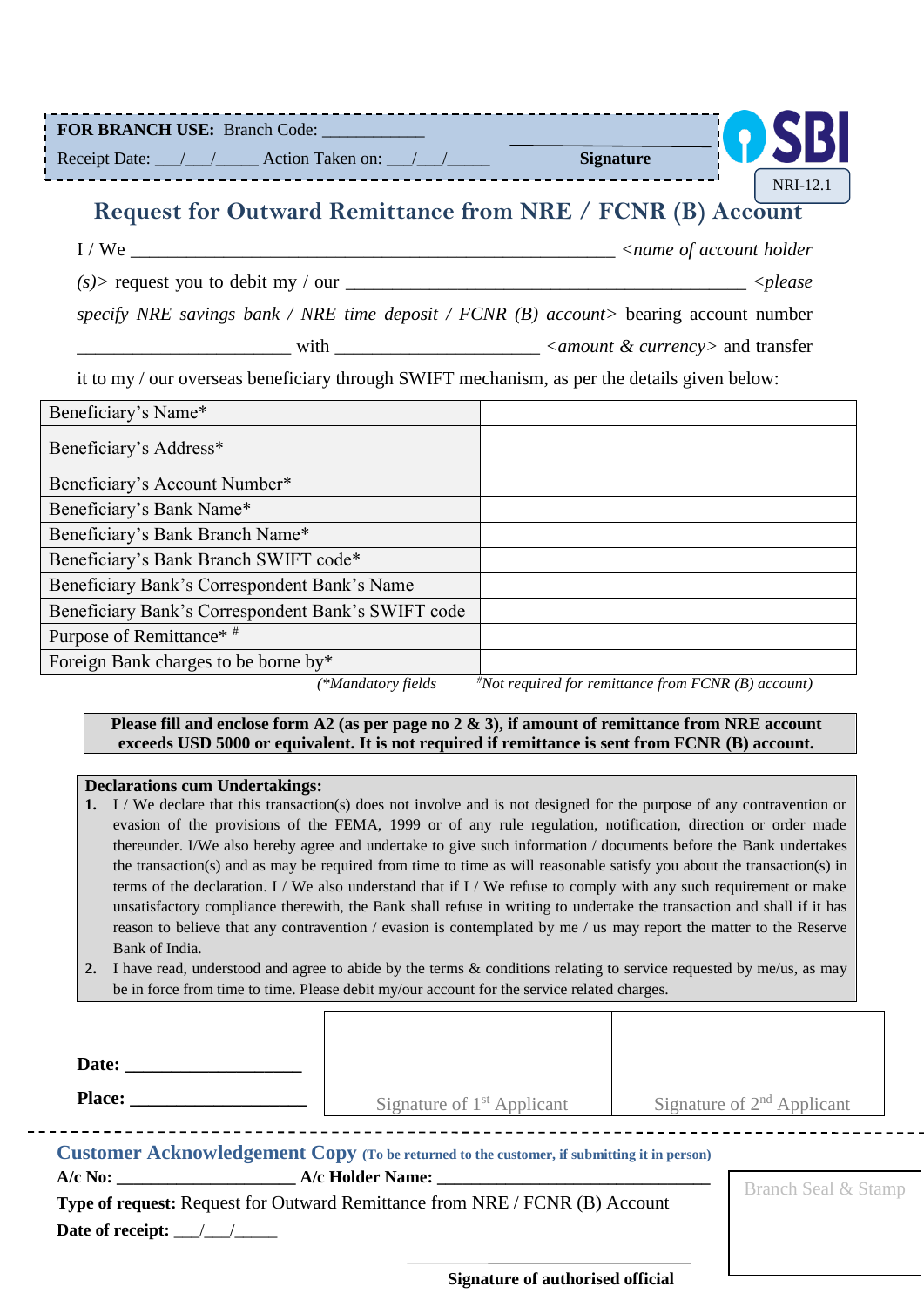## **FORM A2**

 Application cum Declaration Form (To be completed by the applicant)

| (For payments other<br>than imports and<br>remittances covering<br>intermediary trade)                                                             | Form No.<br>(To be filled in by the Authorised Dealer)                                                               |
|----------------------------------------------------------------------------------------------------------------------------------------------------|----------------------------------------------------------------------------------------------------------------------|
| <b>Application for</b><br><b>Remittance Abroad</b>                                                                                                 | Currency _______ Amount ____Equivalent to Rs. _____<br>(To be completed by the Authorised Dealer)                    |
| <b>I/We</b>                                                                                                                                        |                                                                                                                      |
| (Name of applicant remitter)<br>PAN No.                                                                                                            |                                                                                                                      |
| (For remittances exceeding USD 25,000 and for all capital account transactions)                                                                    |                                                                                                                      |
|                                                                                                                                                    |                                                                                                                      |
| authorize                                                                                                                                          |                                                                                                                      |
| (Name of AD branch)<br>To debit my Savings Bank/ Current/ RFC/ EEFC A/c. No. [100] 2010 2020<br>together with their charges and                    |                                                                                                                      |
| * a) Issue a draft : Beneficiary's Name                                                                                                            | <u> Alexandro de la contrada de la contrada de la contrada de la contrada de la contrada de la contrada de la co</u> |
| * b) Effect the foreign exchange remittance directly -<br>1) Beneficiary's Name<br>3) Account No.                                                  | <u> 1989 - Johann Barbara, margaret eta idazlearia (h. 1989).</u>                                                    |
| * c) Issue travelers cheques for                                                                                                                   |                                                                                                                      |
| * d) Issue foreign currency notes for<br>Amount (specify currency)<br>* (Strike out whichever is not applicable) for the purpose/s indicated below |                                                                                                                      |

| Sr.<br>No. | Whether under LRS<br>(Yes/No) | <b>Purpose Code</b> | <b>Description</b> |
|------------|-------------------------------|---------------------|--------------------|
|            |                               |                     |                    |
|            |                               |                     | As per the Annex   |

(Remitter should put a tick  $(\sqrt{})$  against an appropriate purpose code. In case of doubt/ difficulty, the AD bank should be consulted).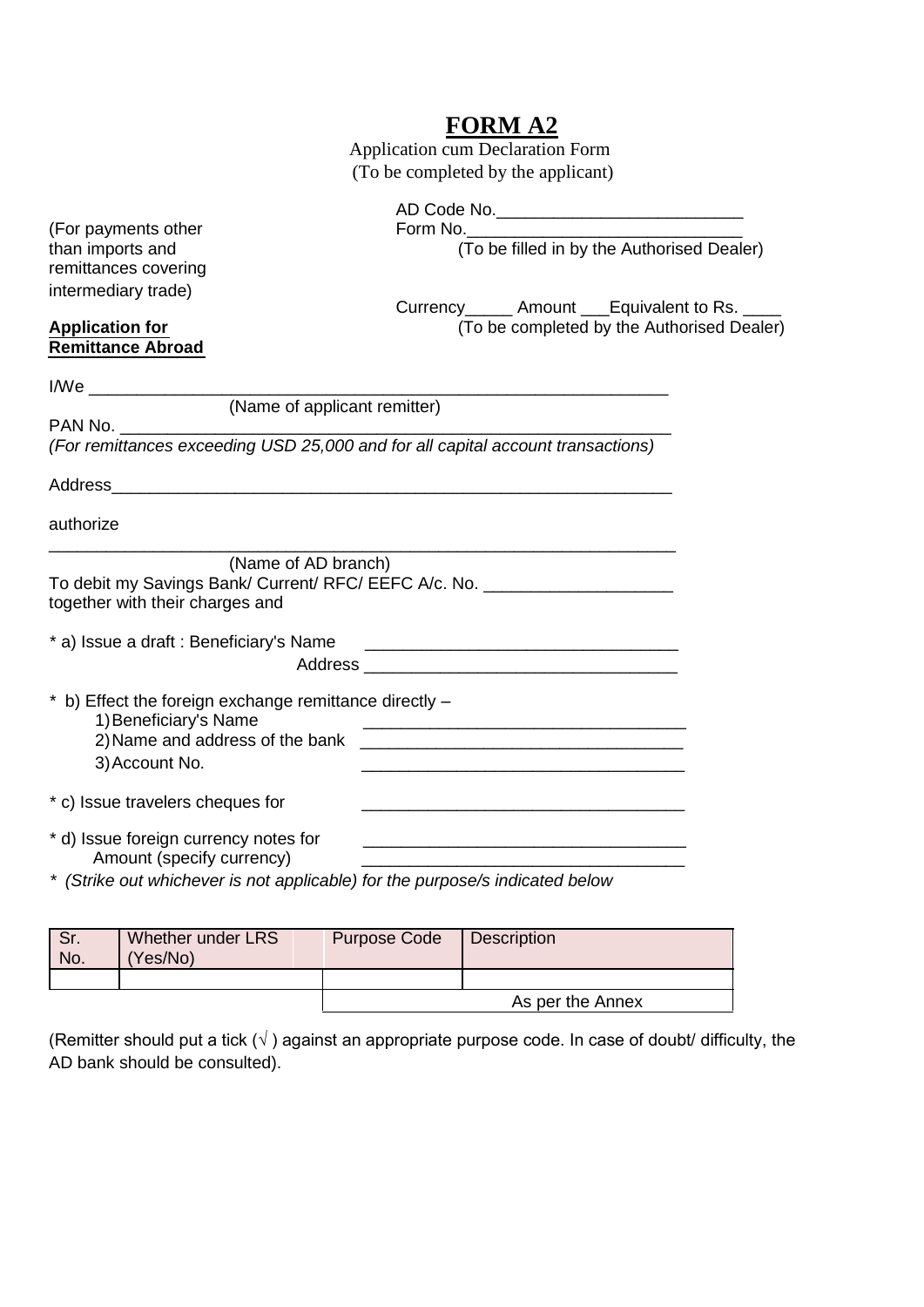#### **Declaration (Under FEMA 1999)**

*1. # I, ………………. …………(Name), hereby declare that the total amount of foreign exchange*  purchased from or remitted through, all sources in India during the financial year including this application *is within the overall limit of the Liberalised Remittance Scheme prescribed by the Reserve Bank of India and certify that the source of funds for making the said remittance belongs to me and the foreign exchange will not be used for prohibited purposes.*

 *Details of the remittances made/transactions effected under the Liberalised Remittance Scheme in the current financial year (April- March) ..……..*

| $\overline{SI}$ | Date | Amount Name and address of AD branch/FFMC through which |
|-----------------|------|---------------------------------------------------------|
| <b>No</b>       |      | the transaction has been effected                       |
|                 |      |                                                         |
|                 |      |                                                         |

*2. # The total amount of foreign exchange purchased from or remitted through, all sources in India*  during this calendar year including this application is within USD *USD (USD <i>USD \_\_\_\_\_\_\_\_\_\_\_\_) the annual limit prescribed by Reserve Bank of India for the said purpose.*

*3. # Foreign exchange purchased from you is for the purpose indicated above.*

 *# (Strike out whichever is not applicable)*

Signature of the applicant

 (Name) Date:

### **Certificate by the Authorised Dealer**

 This is to certify that the remittance is not being made by/ to ineligible entities and that the remittance is in conformity with the instructions issued by the Reserve Bank from time to time under the Scheme.

 Name and designation of the authorised official: Stamp and seal

Signature:

Date:

Place: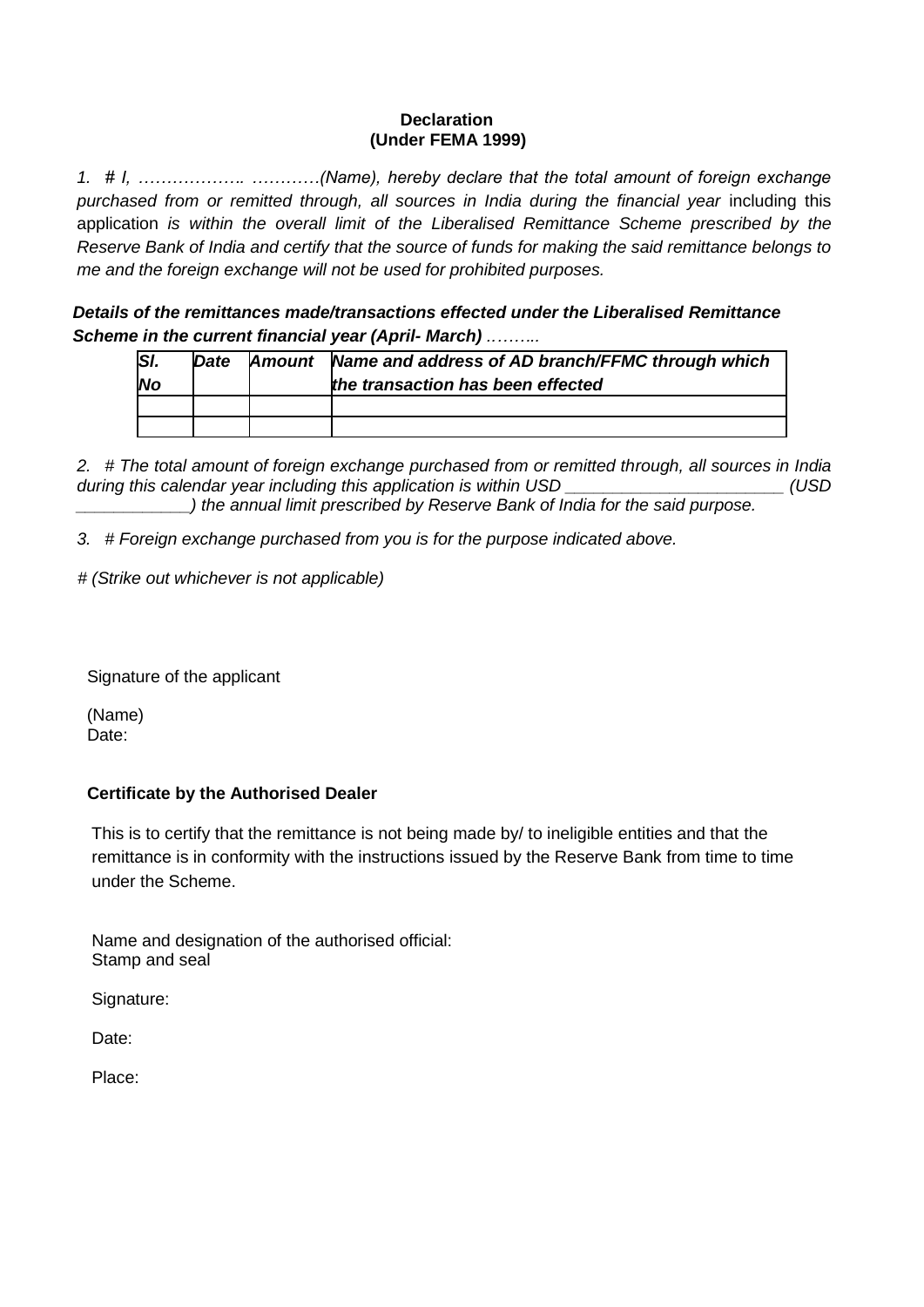# **Annex (Purpose Codes for Reporting under FETERS)**

### **A. Payment Purposes** (for use in BOP file)

| Gr. No. | <b>Purpose Group</b>             | <b>Purpose</b> | <b>Description</b>                                                                                                                                                                                   |
|---------|----------------------------------|----------------|------------------------------------------------------------------------------------------------------------------------------------------------------------------------------------------------------|
|         | <b>Name</b>                      | Code           |                                                                                                                                                                                                      |
| 00      | Capital Account                  | S0017          | Acquisition of non-produced non-financial assets (Purchase of intangible<br>assets like patents, copyrights, trademarks etc., land acquired by<br>government, use of natural resources) - Government |
|         |                                  | S0019          | Acquisition of non-produced non-financial assets (Purchase of intangible<br>assets like patents, copyrights, trademarks etc., use of natural<br>resources) - Non-Government                          |
|         |                                  | S0026          | Capital transfers (Guarantees payments, Investment Grand given by<br>the government/international organisation, exceptionally large Non-life<br>insurance claims) - Government                       |
|         |                                  | S0027          | Capital transfers (Guarantees payments, Investment Grand given by<br>the Non-government, exceptionally large Non-life insurance claims) -<br>Non-Government                                          |
|         |                                  | S0099          | Other capital payments not included elsewhere                                                                                                                                                        |
|         | <b>Financial Account</b>         |                |                                                                                                                                                                                                      |
|         | Foreign Direct<br>Investments    | S0003          | Indian Direct investment abroad (in branches & wholly owned<br>subsidiaries) in equity Shares                                                                                                        |
|         |                                  | S0004          | Indian Direct investment abroad (in subsidiaries and associates) in debt<br>instruments                                                                                                              |
|         |                                  | S0005          | Indian investment abroad - in real estate                                                                                                                                                            |
|         |                                  | S0006          | Repatriation of Foreign Direct Investment made by overseas Investors in<br>India - in equity shares                                                                                                  |
|         |                                  | S0007          | Repatriation of Foreign Direct Investment in made by overseas Investors<br>India - in debt instruments                                                                                               |
|         |                                  | S0008          | Repatriation of Foreign Direct Investment made by overseas Investors in<br>India - in real estate                                                                                                    |
|         | Foreign Portfolio<br>Investments | S0001          | Indian Portfolio investment abroad - in equity shares                                                                                                                                                |
|         |                                  | S0002          | Indian Portfolio investment abroad - in debt instruments                                                                                                                                             |
|         |                                  | S0009          | Repatriation of Foreign Portfolio Investment made by overseas Investors<br>in India - in equity shares                                                                                               |
|         |                                  | S0010          | Repatriation of Foreign Portfolio Investment made by overseas Investors<br>in India - in debt instruments                                                                                            |
|         | External                         | S0011          | Loans extended to Non-Residents                                                                                                                                                                      |
|         | Commercial<br><b>Borrowings</b>  | S0012          | Repayment of long & medium term loans with original maturity above<br>one year received from Non-Residents                                                                                           |
|         | Short term<br>Loans              | S0013          | Repayment of short term loans with original maturity up to one year<br>received from Non-Residents                                                                                                   |
|         | <b>Banking Capital</b>           | S0014          | Repatriation of Non-Resident Deposits (FCNR(B)/NR(E)RA etc)                                                                                                                                          |
|         |                                  | S0015          | Repayment of loans & overdrafts taken by ADs on their own account.                                                                                                                                   |
|         |                                  | S0016          | Sale of a foreign currency against another foreign currency                                                                                                                                          |
|         | Financial<br>Derivatives and     | S0020          | Payments made on account of margin payments, premium payment and<br>settlement amount etc. under Financial derivative transactions.                                                                  |
|         | Others                           | S0021          | Payments made on account of sale of share under Employee stock<br>Option                                                                                                                             |
|         |                                  | S0022          | Investment in Indian Depositories Receipts (IDRs)                                                                                                                                                    |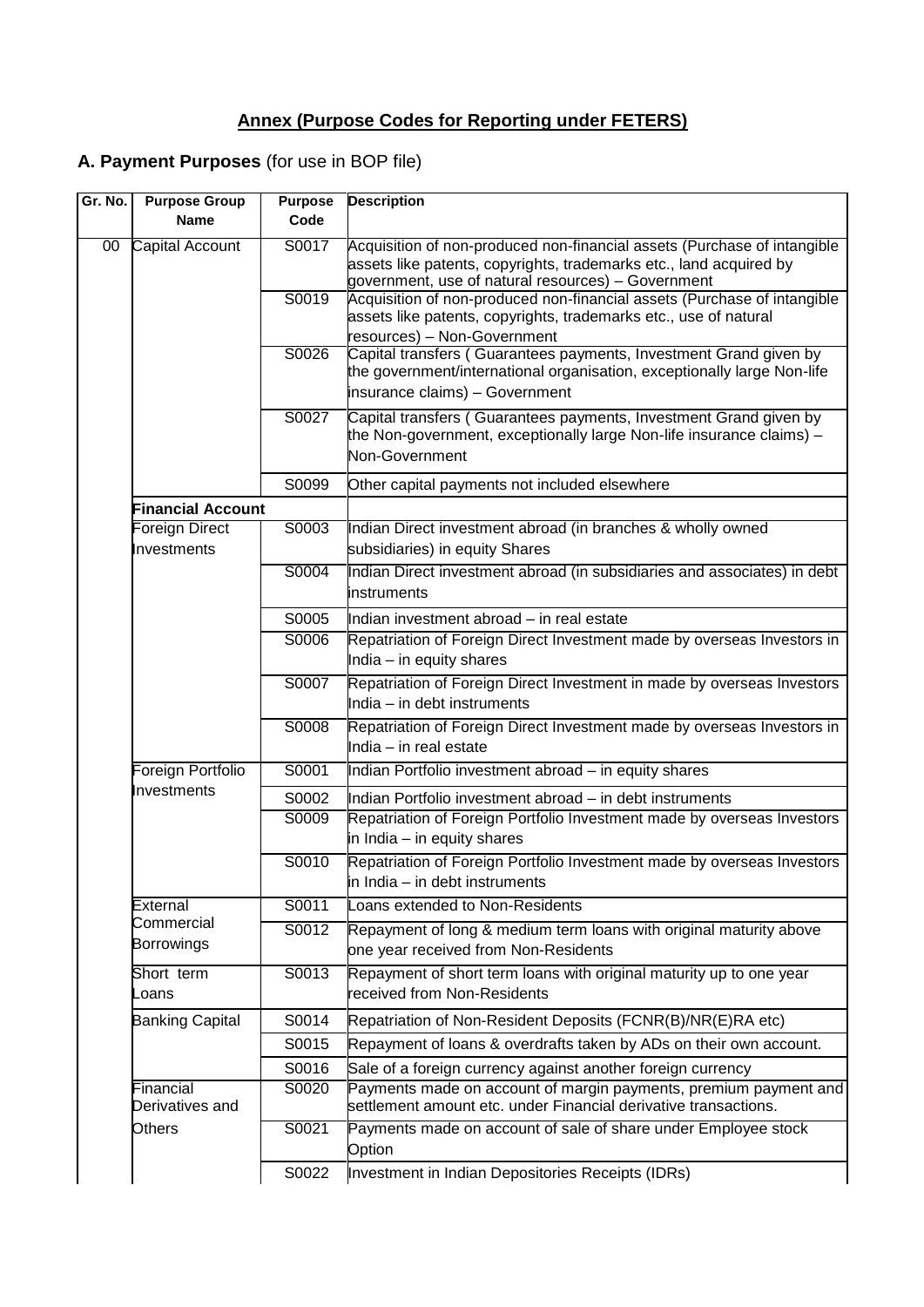| Gr. No.         | <b>Purpose Group</b><br><b>Name</b> | <b>Purpose</b><br>Code | <b>Description</b>                                                                                                                       |
|-----------------|-------------------------------------|------------------------|------------------------------------------------------------------------------------------------------------------------------------------|
|                 |                                     |                        |                                                                                                                                          |
|                 |                                     | S0023                  | Opening of foreign currency account abroad with a bank                                                                                   |
|                 | External                            | S0024                  | External Assistance extended by India. e.g. Loans and advances                                                                           |
|                 | Assistance                          |                        | extended by India to Foreign governments under various agreements                                                                        |
|                 |                                     | S0025                  | Repayments made on account of External Assistance received by India.                                                                     |
| $\overline{01}$ | <b>Imports</b>                      | S0101                  | Advance payment against imports made to countries other than Nepal<br>and Bhutan                                                         |
|                 |                                     | S0102                  | Payment towards imports- settlement of invoice other than Nepal and                                                                      |
|                 |                                     |                        | <b>Bhutan</b>                                                                                                                            |
|                 |                                     | S0103                  | Imports by diplomatic missions other than Nepal and Bhutan                                                                               |
|                 |                                     | S0104                  | Intermediary trade/transit trade, i.e., third country export passing through<br>India                                                    |
|                 |                                     | S0108                  | Goods acquired under merchanting / Payment against import leg of<br>merchanting trade*                                                   |
|                 |                                     | S0109                  | Payments made for Imports from Nepal and Bhutan, if any                                                                                  |
| 02              | Transport                           | S0201                  | Payments for surplus freight/passenger fare by foreign shipping                                                                          |
|                 |                                     |                        | companies operating in India                                                                                                             |
|                 |                                     | S0202                  | Payment for operating expenses of Indian shipping companies operating<br>abroad                                                          |
|                 |                                     | S0203                  | Freight on imports - Shipping companies                                                                                                  |
|                 |                                     | S0204                  | Freight on exports - Shipping companies                                                                                                  |
|                 |                                     | S0205                  | Operational leasing/Rental of Vessels (with crew) - Shipping companies                                                                   |
|                 |                                     | S0206                  | Booking of passages abroad - Shipping companies                                                                                          |
|                 |                                     | S0207                  | Payments for surplus freight/passenger fare by foreign Airlines                                                                          |
|                 |                                     |                        | companies operating in India                                                                                                             |
|                 |                                     | S0208                  | Operating expenses of Indian Airlines companies operating abroad                                                                         |
|                 |                                     | S0209                  | Freight on imports - Airlines companies                                                                                                  |
|                 |                                     | S0210                  | Freight on exports - Airlines companies                                                                                                  |
|                 |                                     | S0211                  | Operational leasing / Rental of Vessels (with crew) - Airline companies                                                                  |
|                 |                                     | S0212                  | Booking of passages abroad - Airlines companies                                                                                          |
|                 |                                     | S0214                  | Payments on account of stevedoring, demurrage, port handling charges                                                                     |
|                 |                                     |                        | etc.(Shipping companies)                                                                                                                 |
|                 |                                     | S0215                  | Payments on account of stevedoring, demurrage, port handling charges,                                                                    |
|                 |                                     |                        | etc.(Airlines companies)                                                                                                                 |
|                 |                                     | S0216                  | Payments for Passenger - Shipping companies                                                                                              |
|                 |                                     | S0217                  | Other payments by Shipping companies                                                                                                     |
|                 |                                     | S0218                  | Payments for Passenger - Airlines companies                                                                                              |
|                 |                                     | S0219                  | Other Payments by Airlines companies                                                                                                     |
|                 |                                     | S0220                  | Payments on account of freight under other modes of transport (Internal                                                                  |
|                 |                                     |                        | Waterways, Roadways, Railways, Pipeline transports and others)                                                                           |
|                 |                                     | S0221                  | Payments on account of passenger fare under other modes of transport<br>(Internal Waterways, Roadways, Railways, Pipeline transports and |
|                 |                                     |                        | others)                                                                                                                                  |
|                 |                                     | S0222                  | Postal & Courier services by Air                                                                                                         |
|                 |                                     | S0223                  | Postal & Courier services by Sea                                                                                                         |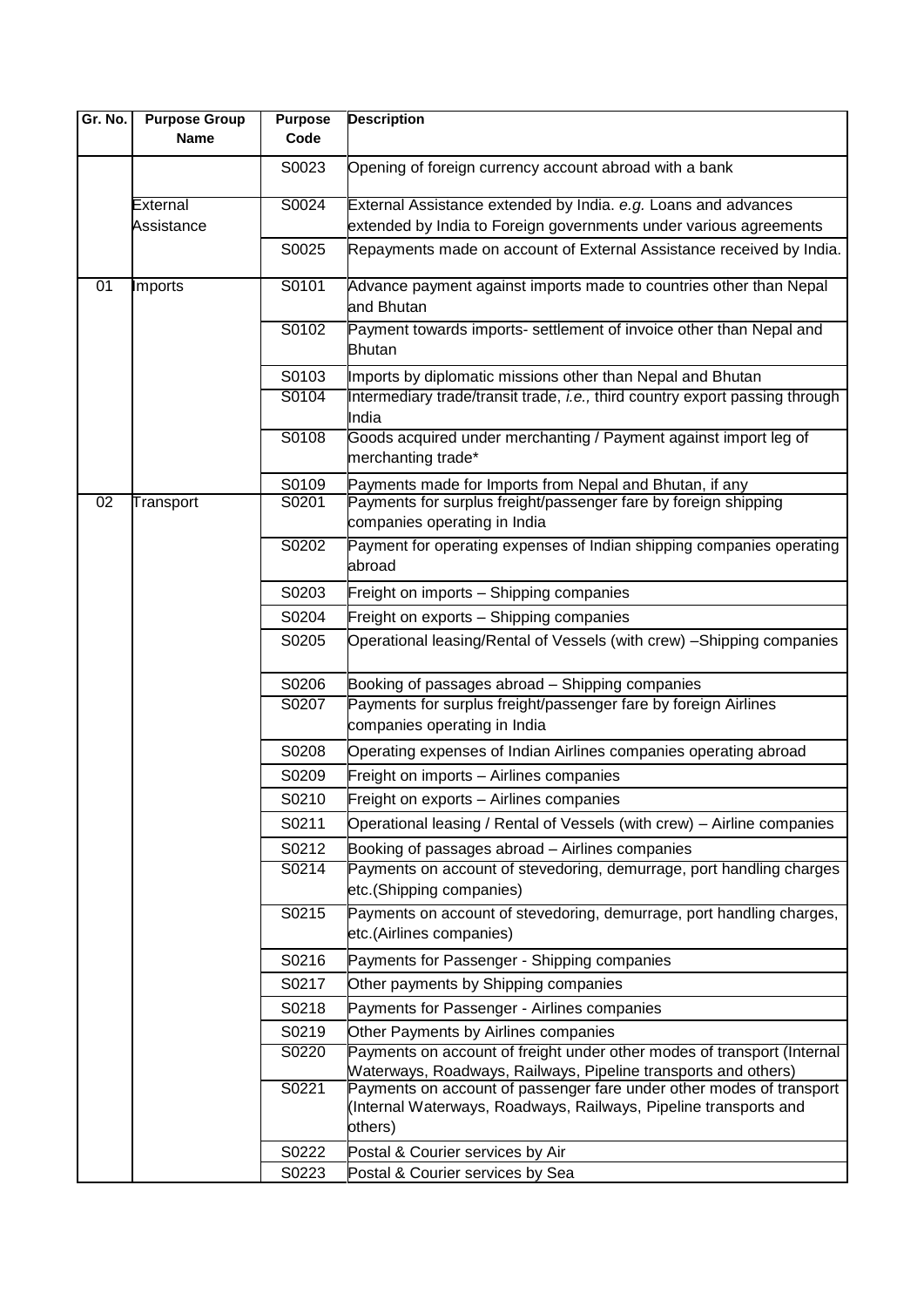| Gr. No.         | <b>Purpose Group</b><br><b>Name</b> | <b>Purpose</b><br>Code | <b>Description</b>                                                                                                                      |
|-----------------|-------------------------------------|------------------------|-----------------------------------------------------------------------------------------------------------------------------------------|
|                 |                                     |                        |                                                                                                                                         |
|                 |                                     | S0224                  | Postal & Courier services by others                                                                                                     |
| 03              | Travel                              | S0301                  | <b>Business travel.</b>                                                                                                                 |
|                 |                                     | S0303                  | Travel for pilgrimage                                                                                                                   |
|                 |                                     | S0304                  | Travel for medical treatment                                                                                                            |
|                 |                                     | S0305                  | Travel for education (including fees, hostel expenses etc.)                                                                             |
|                 |                                     | S0306                  | Other travel (including holiday trips and payments for settling                                                                         |
|                 |                                     |                        | international credit cards transactions)                                                                                                |
| 05              | Construction<br>Services            | S0501                  | Construction of projects abroad by Indian companies including import of<br>goods at project site abroad                                 |
|                 |                                     | S0502                  |                                                                                                                                         |
|                 |                                     |                        | Cost of construction etc. of projects executed by foreign companies in<br>India.                                                        |
| 06              | nsurance and                        | S0601                  | Life Insurance premium except term insurance                                                                                            |
|                 | <b>Pension Services</b>             |                        |                                                                                                                                         |
|                 |                                     | S0602<br>S0603         | Freight insurance – relating to import & export of goods<br>Other general insurance premium including reinsurance premium; and          |
|                 |                                     |                        | term life insurance premium                                                                                                             |
|                 |                                     | S0605                  | Auxiliary services including commission on insurance                                                                                    |
|                 |                                     | S0607                  | Insurance claim Settlement of non-life insurance; and life insurance                                                                    |
|                 |                                     |                        | (only term insurance)                                                                                                                   |
|                 |                                     | S0608                  | Life Insurance Claim Settlements                                                                                                        |
|                 |                                     | S0609                  | Standardised guarantee services                                                                                                         |
|                 |                                     | S0610                  | Premium for pension funds                                                                                                               |
|                 |                                     | S0611                  | Periodic pension entitlements e.g. monthly quarterly or yearly payments                                                                 |
|                 |                                     |                        | of pension amounts by Indian Pension Fund Companies.                                                                                    |
|                 |                                     | S0612                  | Invoking of standardised guarantees                                                                                                     |
| $\overline{07}$ | <b>Financial Services</b>           | S0701                  | Financial intermediation, except investment banking - Bank charges,<br>collection charges, LC charges etc.                              |
|                 |                                     |                        |                                                                                                                                         |
|                 |                                     | S0702<br>S0703         | Investment banking - brokerage, under writing commission etc.<br>Auxiliary services - charges on operation & regulatory fees, custodial |
|                 |                                     |                        | services, depository services etc.                                                                                                      |
| $\overline{08}$ | Telecommunicatio                    | S0801                  | Hardware consultancy/implementation                                                                                                     |
|                 | n, Computer &                       | S0802                  | Software consultancy / implementation                                                                                                   |
|                 | Information<br><b>Services</b>      | S0803                  | Data base, data processing charges                                                                                                      |
|                 |                                     | S0804                  | Repair and maintenance of computer and software                                                                                         |
|                 |                                     | S0805                  | News agency services                                                                                                                    |
|                 |                                     | S0806                  | Other information services- Subscription to newspapers, periodicals                                                                     |
|                 |                                     | S0807                  | Off-site software imports                                                                                                               |
|                 |                                     | S0808                  | Telecommunication services including electronic mail services and voice                                                                 |
|                 |                                     |                        | mail services                                                                                                                           |
|                 |                                     | S0809                  | Satellite services including space shuttle and rockets etc.                                                                             |
| 09              | Charges for the                     | S0901                  | Franchises services                                                                                                                     |
|                 | οf<br>use<br>intellectual           | S0902                  | Payment for use, through licensing arrangements, of produced originals                                                                  |
|                 | property (not                       |                        | or prototypes (such as manuscripts and films), patents, copyrights,                                                                     |
|                 | included elsewhere)                 |                        | trademarks and industrial processes etc.                                                                                                |
| 10              | <b>Other Business</b>               | S1002                  | Trade related services - commission on exports / imports                                                                                |
|                 | Services                            |                        |                                                                                                                                         |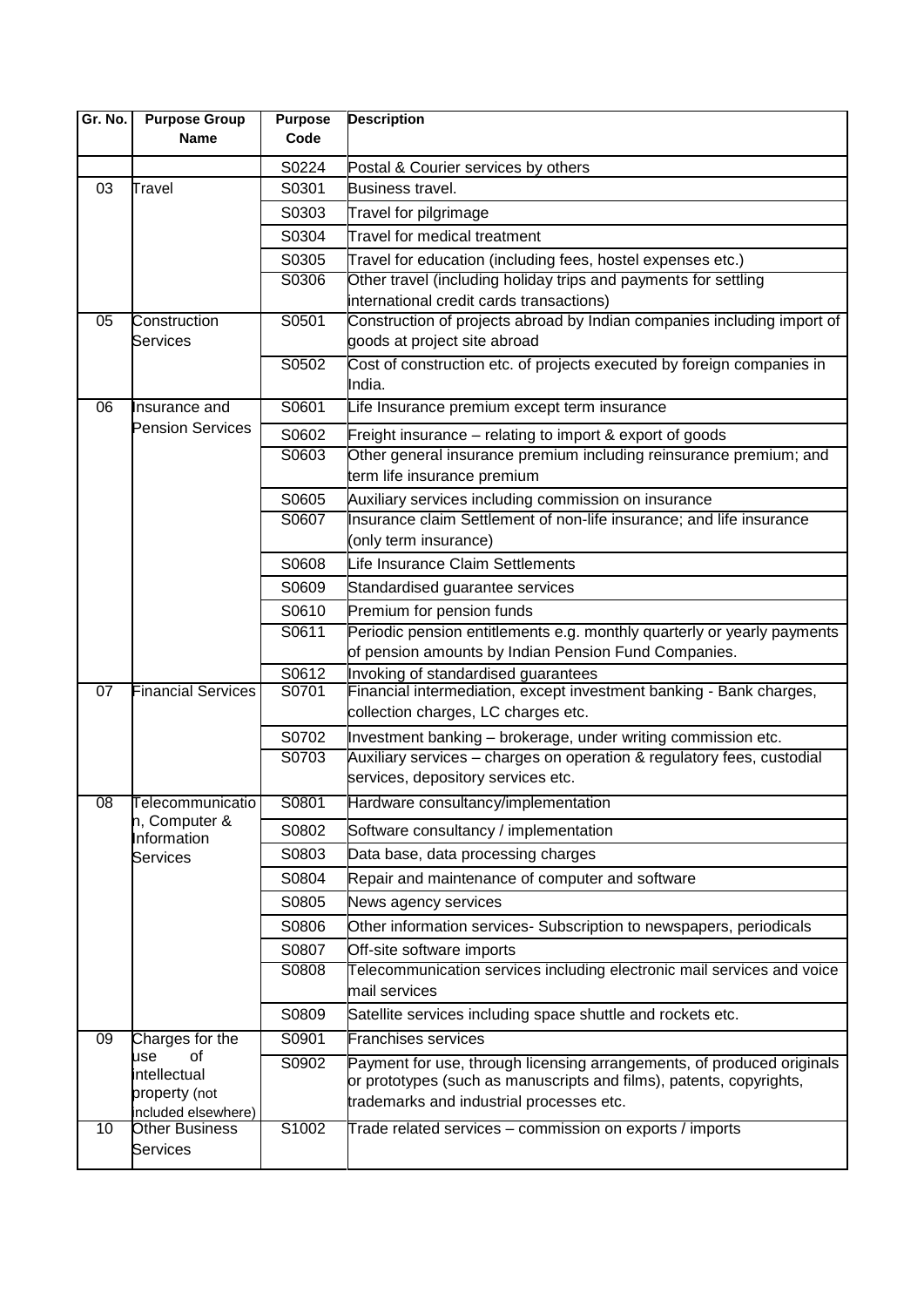| Gr. No.         | <b>Purpose Group</b>     | <b>Purpose</b>    | <b>Description</b>                                                                                                                   |
|-----------------|--------------------------|-------------------|--------------------------------------------------------------------------------------------------------------------------------------|
|                 | <b>Name</b>              | Code              |                                                                                                                                      |
|                 |                          | S1003             | Operational leasing services (other than financial leasing) without                                                                  |
|                 |                          |                   | operating crew, including charter hire- Airlines companies                                                                           |
|                 |                          | S1004             | Legal services                                                                                                                       |
|                 |                          | S1005             | Accounting, auditing, book-keeping services                                                                                          |
|                 |                          | S1006             | Business and management consultancy and public relations services                                                                    |
|                 |                          | S1007             | Advertising, trade fair service                                                                                                      |
|                 |                          | S1008             | Research & Development services                                                                                                      |
|                 |                          | S1009             | <b>Architectural services</b>                                                                                                        |
|                 |                          | S1010             | Agricultural services like protection against insects & disease, increasing<br>of harvest yields, forestry services.                 |
|                 |                          | S1011             | Payments for maintenance of offices abroad                                                                                           |
|                 |                          | S1013             | <b>Environmental Services</b>                                                                                                        |
|                 |                          | S1014             | <b>Engineering Services</b>                                                                                                          |
|                 |                          | S1015             | Tax consulting services                                                                                                              |
|                 |                          | S1016             | Market research and public opinion polling service                                                                                   |
|                 |                          | S1017             | Publishing and printing services                                                                                                     |
|                 |                          | S1018             | Mining services like on-site processing services analysis of ores etc.                                                               |
|                 |                          | S1020             | Commission agent services                                                                                                            |
|                 |                          | S1021             | Wholesale and retailing trade services.                                                                                              |
|                 |                          | S1022             | Operational leasing services (other than financial leasing) without                                                                  |
|                 |                          |                   | operating crew, including charter hire- Shipping companies                                                                           |
|                 |                          | S1023             | Other Technical Services including scientific/space services.                                                                        |
|                 |                          | S1099             | Other services not included elsewhere                                                                                                |
| $\overline{11}$ | Personal, Cultural<br>&  | S1101             | Audio-visual and related services like Motion picture and video tape<br>production, distribution and projection services.            |
|                 | Recreational<br>services | S <sub>1103</sub> | Radio and television production, distribution and transmission services                                                              |
|                 |                          | S1104             | <b>Entertainment services</b>                                                                                                        |
|                 |                          | S1105             | Museums, library and archival services                                                                                               |
|                 |                          | S1106             | Recreation and sporting activities services                                                                                          |
|                 |                          | S1107             | Education (e.g. fees for correspondence courses abroad)                                                                              |
|                 |                          | S1108             | Health Service (payment towards services received from hospitals,<br>doctors, nurses, paramedical and similar services etc. rendered |
|                 |                          |                   | remotely or on-site)                                                                                                                 |
|                 |                          | S1109             | Other Personal, Cultural & Recreational services                                                                                     |
| 12              | Govt. not                | S1201             | Maintenance of Indian embassies abroad                                                                                               |
|                 | included<br>elsewhere    | S1202             | Remittances by foreign embassies in India                                                                                            |
| 13              | Secondary                | S1301             | Remittance for family maintenance and savings                                                                                        |
|                 | Income                   | S1302             | Remittance towards personal gifts and donations                                                                                      |
|                 |                          | S1303             | Remittance towards donations to religious and charitable institutions<br>abroad                                                      |
|                 |                          | S1304             | Remittance towards grants and donations to other governments and                                                                     |
|                 |                          |                   | charitable institutions established by the governments.                                                                              |
|                 |                          | S1305             | Contributions/donations by the Government to international institutions                                                              |
|                 |                          | S1306             | Remittance towards payment / refund of taxes.                                                                                        |
|                 |                          | S1307             | Outflows on account of migrant transfers including personal effects                                                                  |